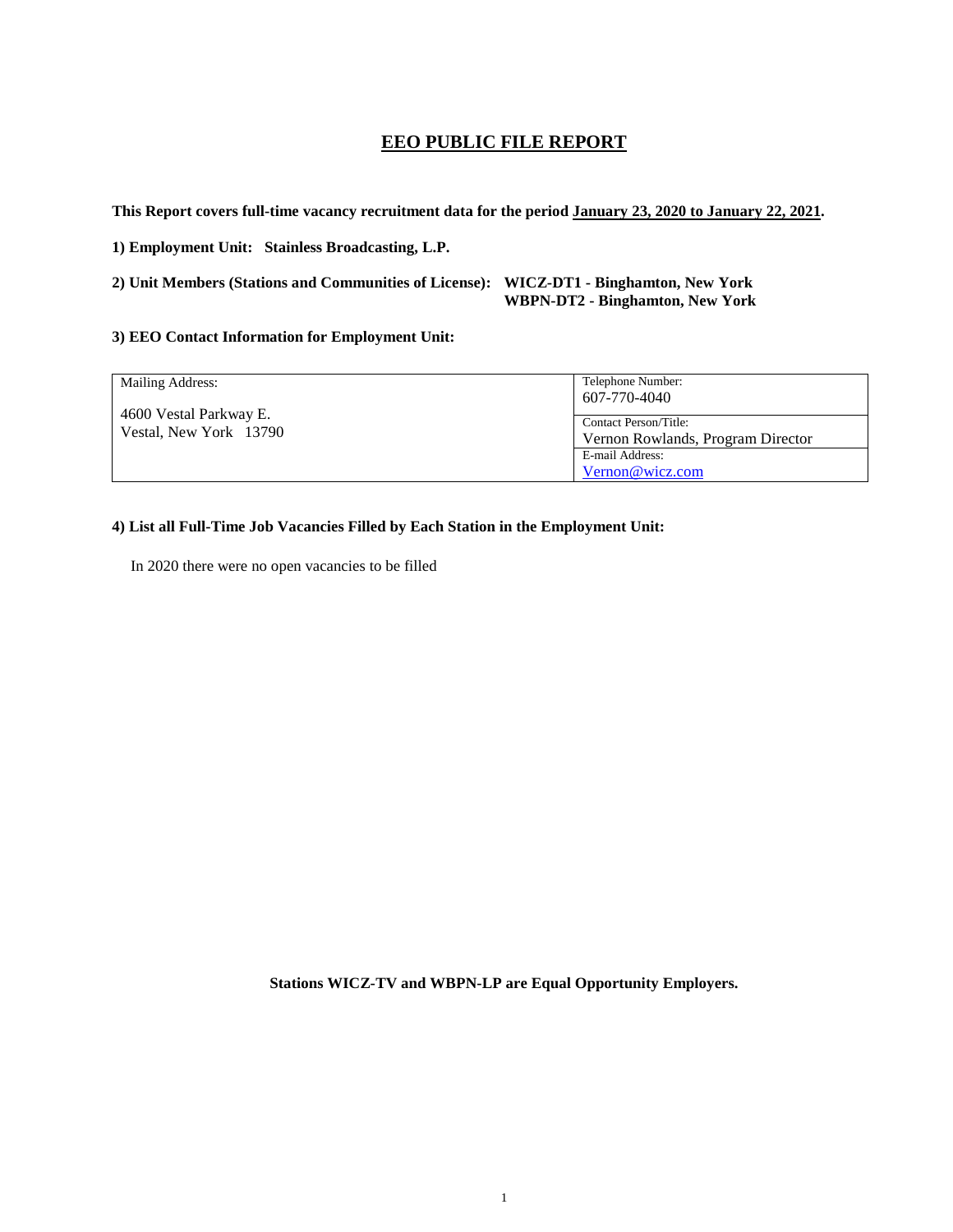# **5) Recruitment Sources**

| (i) Name of Organization<br>Notified of Job Vacancy:            | Contact<br>Person    | Address:                                                                                       | Telephone<br>Number: | # of<br>Interviewees<br>Referred | Did<br>Recruitment<br>Source<br>Request<br>Notification?<br>(Yes or No) |
|-----------------------------------------------------------------|----------------------|------------------------------------------------------------------------------------------------|----------------------|----------------------------------|-------------------------------------------------------------------------|
| Penn State University                                           | <b>Robert Martin</b> | 208D Carnegie Building<br>University Park, PA 16802                                            | 717-948-6258         |                                  | Yes                                                                     |
| <b>SUNY Geneseo</b><br><b>Career Services</b>                   | Kim Wilcox           | Blake A104 1 College Circle<br>Geneseo, NY 14454                                               | 585-245-5211         |                                  | Yes                                                                     |
| <b>Buffalo State University</b><br>Communications Dept.         | Donna Shaffer        | 1300 Elmwood Avenue<br><b>Buffalo, NY 14222</b>                                                | 717-878-4000         |                                  | Yes                                                                     |
| <b>SUNY Cortland</b><br><b>Career Services</b>                  | Lynn Rogers          | P.O. Box 2000<br>Cortland, NY 13945                                                            | 607-753-2011         |                                  | Yes                                                                     |
| University of Scranton<br>Job Placement/<br>Communications      | <b>Beth Holmes</b>   | Thomas Hall 4199<br>800 Linden Street<br>Scranton. PA 18510                                    | 570-941-7400         |                                  | Yes                                                                     |
| <b>Ridley-Lowell Business</b><br>And Technical Institute        | Teresa Kane          | 116 Front Street<br>Binghamton, NY 13905                                                       | 607-724-2941         |                                  | Yes                                                                     |
| NABET/CWA                                                       | <b>Bill Murray</b>   | 501 3 <sup>rd</sup> Street NW Suite 880<br>Washington DC 20001                                 | 202-434-1254         |                                  | Yes                                                                     |
| NYS Employment Center                                           | Mike Puglisi         | <b>Glendale Technology Park</b><br>2001 Perimeter Drive East,<br>Suite 3<br>Endicott, NY 13760 | 607-741-4500         |                                  | Yes                                                                     |
| Broome Tioga Board of<br>Cooperative Educational<br>Services    | Laurie Hahl          | 435 Glenwood Avenue<br>Binghamton, NY 13905                                                    | 607-763-3300         |                                  | Yes                                                                     |
| <b>Binghamton University</b><br>Career Development              | Jullian Kroll        | P.O. Box 6000<br>Binghamton, NY 13902                                                          | 607-777-2000         |                                  | Yes                                                                     |
| WICZ/WBPN On-Air<br>Announcement                                | Vernon<br>Rowlands   | www.wicz.com<br>4600 Vestal Parkway East<br>Vestal, NY 13850                                   | 607-770-4040         |                                  | N <sub>o</sub>                                                          |
| <b>WICZ Website</b>                                             | Vernon<br>Rowlands   | www.wicz.com<br>4600 Vestal Parkway East<br>Vestal, NY 13850                                   | 607-770-4040         |                                  | N <sub>o</sub>                                                          |
| TV Jobs Broadcast<br><b>Employment Services</b><br>(TVJobs.com) | info@<br>tvjobs.com  | P.O. Box 4116<br>Oceanside, CA 92052                                                           | 800-374-0119         |                                  | No                                                                      |
| Ithaca College Career<br>Services                               | John Fraccia         | jobline@ithaca.edu                                                                             | 607-274-1687         |                                  | N <sub>o</sub>                                                          |
| <b>SUNY Broome</b>                                              | LuAnn Nelson         | P.O. Box 1017<br>Binghamton, NY 13902                                                          | 607-778-5205         |                                  | Yes                                                                     |
| Indeed.com                                                      | Wayne<br>Gordon      | Vestal Parkway E.<br>Vestal, NY 13850                                                          | 607-770-4040         |                                  | N <sub>o</sub>                                                          |
| <b>Internal Candidate</b>                                       | Jeff Horn            | Vestal Parkway E.<br>Vestal, NY 13850                                                          | 607-770-4040         |                                  | No                                                                      |
| Craig's List                                                    | Suh Neubauer         | Vestal Parkway E.<br>Vestal, NY 13850                                                          | 607-770-4040         |                                  | No                                                                      |
| University of Pittsburgh<br><b>Career Services</b>              | Barbara<br>Juliussen | 224 William Pitt Union<br>Pittsburgh, PA 15260                                                 |                      |                                  | Yes*                                                                    |

**\*NOTE:** The University of Pittsburgh requested that they be notified of only news related openings.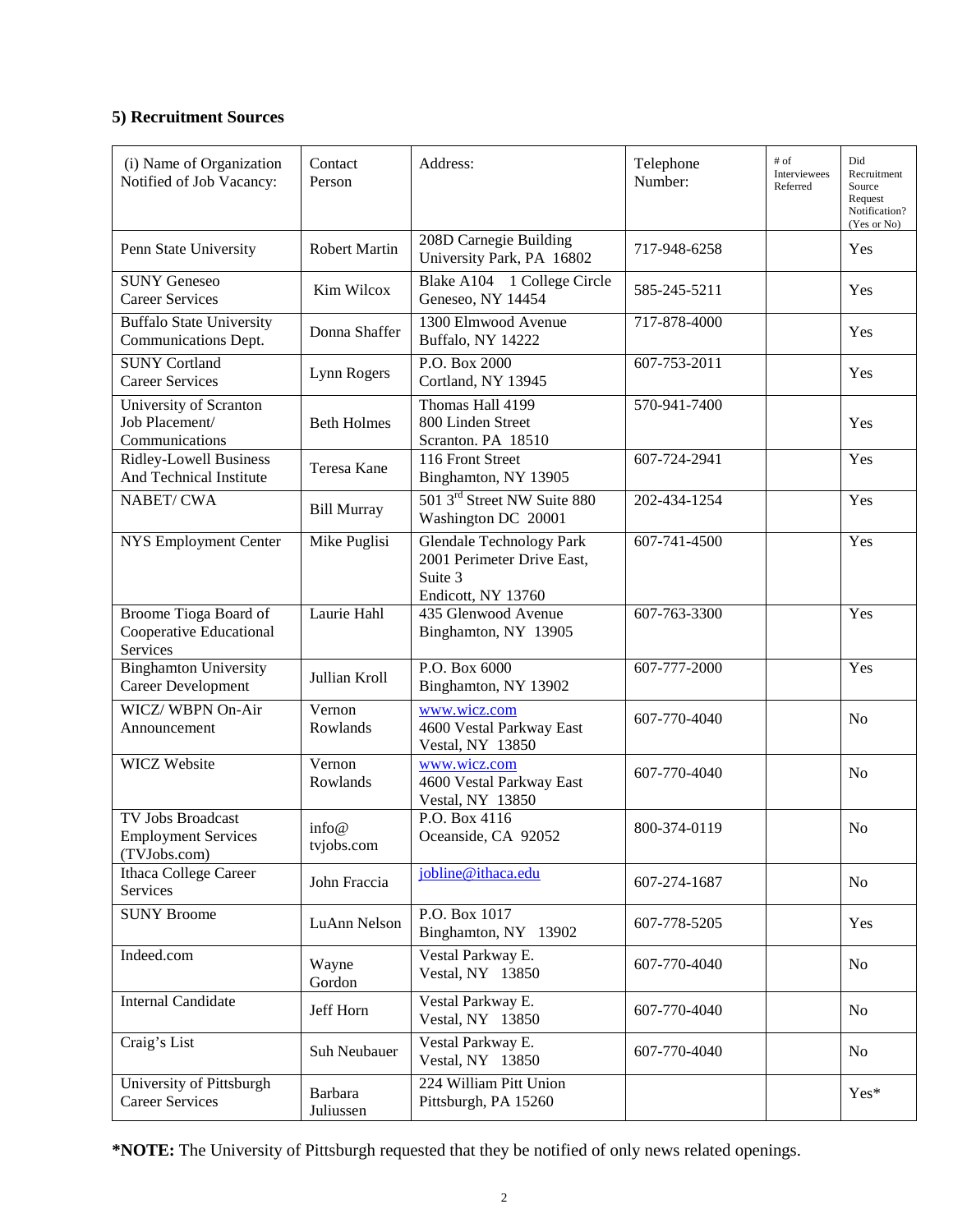## **6) Supplemental Recruitment Initiatives.**

#### **(a) News Internship Program**

The Employment United has established an internship program for local college students, and occasionally high school seniors, designed to assist members of the community to acquire skills needed for broadcast employment. The program works closely with Broome Community College and Binghamton University to assure that the students are learning about all aspects of the broadcast news profession while earning credits for their efforts. The News Director and the Assignment Editor, who oversee and manage the internship program and evaluate the interns' performance, supervise interns. During the internships, which usually last for one semester, participants are exposed to and trained in the skills necessary to develop a successful career in the broadcast news industry, including assisting with remote broadcasting, researching and writing news copy, attending daily meetings of the news staff, and learning various technical skills. There were three interns during the period covered by this report.

#### **(b) Participation in Business Show/ Job Fairs**

On December 4, 2020 the Employment Unit participated in the Project Homecoming Virtual Job Fair, which was sponsored by the Broome County Chamber of Commerce. The job fair was designed to attract college students who were home for the summer break. The station assisted in publicity by featuring news stories on the events. Due to a lack of openings, the Programming Director, an individual who has substantial responsibility in the making of hiring decisions, secured access to all of the attendees resumes

### **(d) Technical Training Program**

The Employment Unit, in cooperation with National Association of Broadcast Employees and Technicians (NABET) Local 26, has developed a training program for current personnel, designed to enable them to acquire skills that could qualify them for higher-level positions. Our recently hired news department anchors and or recently hired Commercial Producer received training in the program during the period covered by this report. The program is conducted by NABET personnel using WICZ-TV equipment, and teaches the technical skills required for advancement both inside and outside of the WICZ-TV employment unit.

#### **(e) Participation in Scholarship Programs**

Part of the Employment Unit's membership dues for the New York State Broadcasters Association goes toward scholarships for paid internships for students studying broadcasting.

#### **(f) Participation in Scholarship Programs**

Part of the Employment Unit's membership dues for the NABET-CWA goes toward scholarships for paid internships for students studying broadcasting.